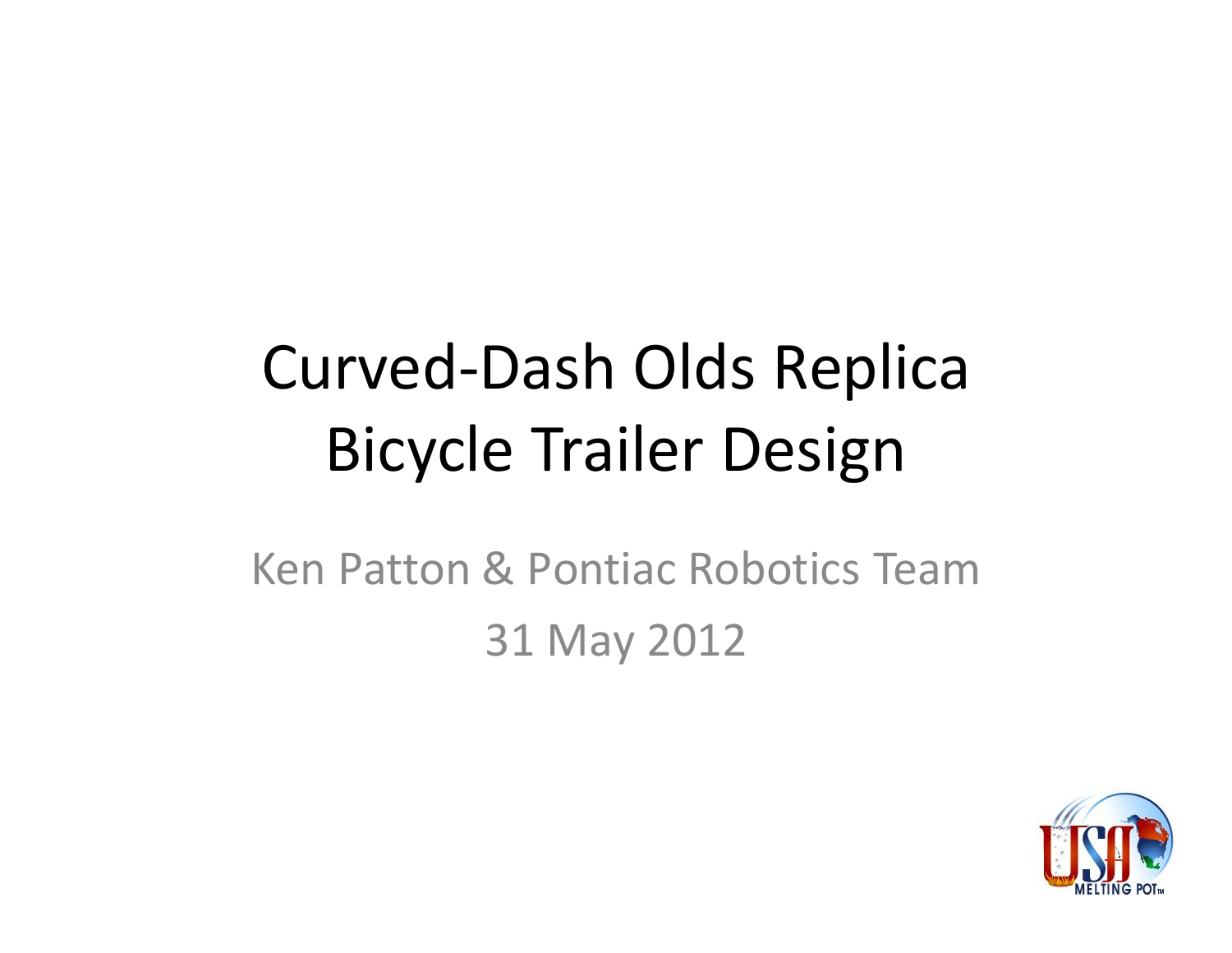### Ken Patton bio

- Hometown: Des Moines, Iowa (currently live in Howell, Michigan
- Training: BSME Michigan Tech, Houghton, MI
- MSME MIT, Cambridge, MA
- 26 year pro, currently engine design engineer at GM Powertrain
- FIRST Robotics mentor on Pontiac High School team since 1997
- Hobbies: robotics, sailboat racing, restoring old stuff

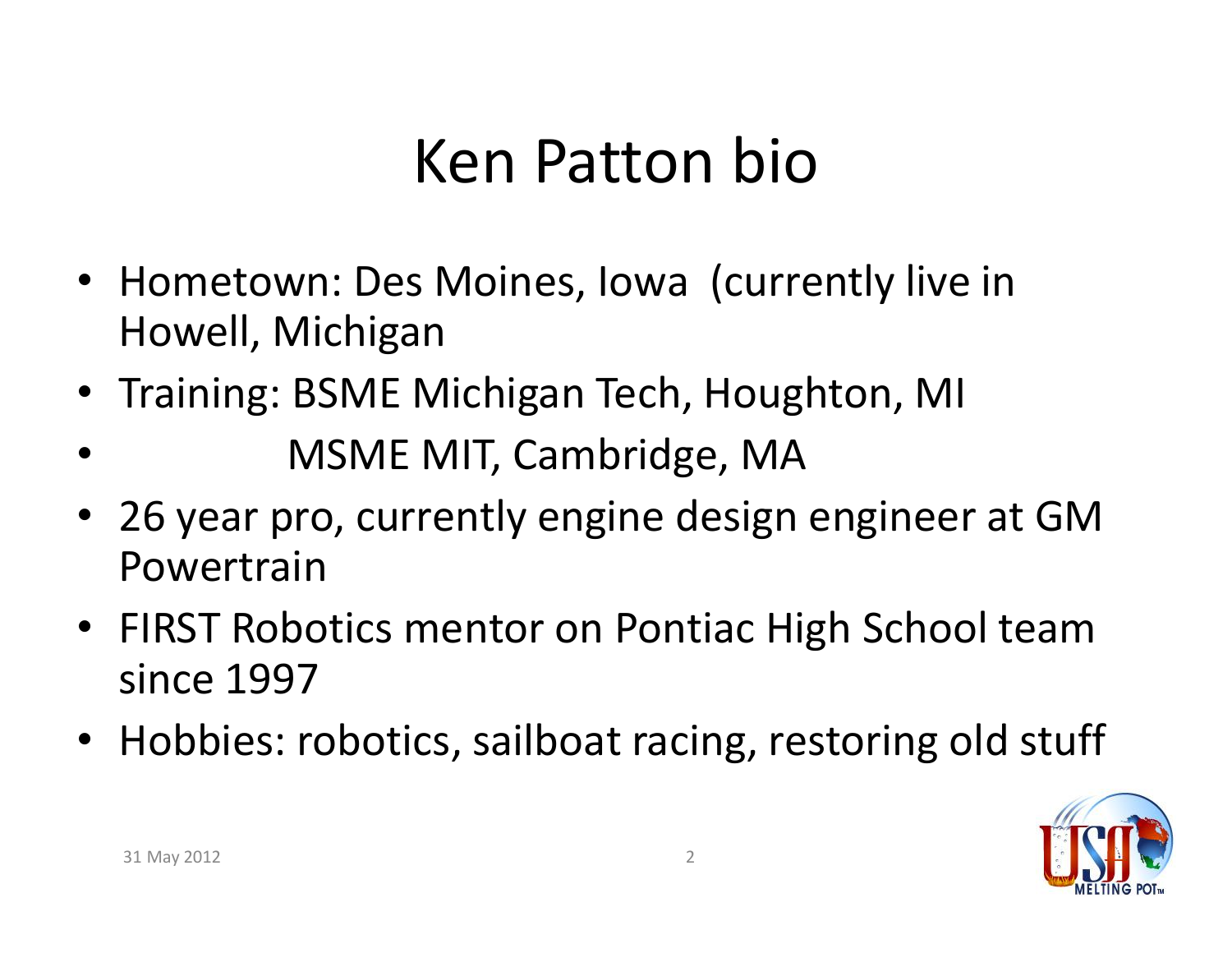# **Bicycle Trailer Project Info**

- Pontiac FIRST Robotics Team (Team 51, Wings of Fire) is using this as a skills-building exercise for our computer-aided-design (CAD) team – 9<sup>th</sup> grader Edi Preciado, 10<sup>th</sup> grader Ben Slade
- Engineers and students involved the idea is to improve the CAD skills of our student members
- We are not bike or trailer experts! (we know our way around a robot though  $\circledcirc$ )
- Rather than some dry exercise, we used this project as a challenge which forces us to learn new skills
- We use SolidWorks CAD software it is an excellent fullfeatured CAD tool which is available to our robotics team through donation from Dassault Systems (maker of SolidWorks)

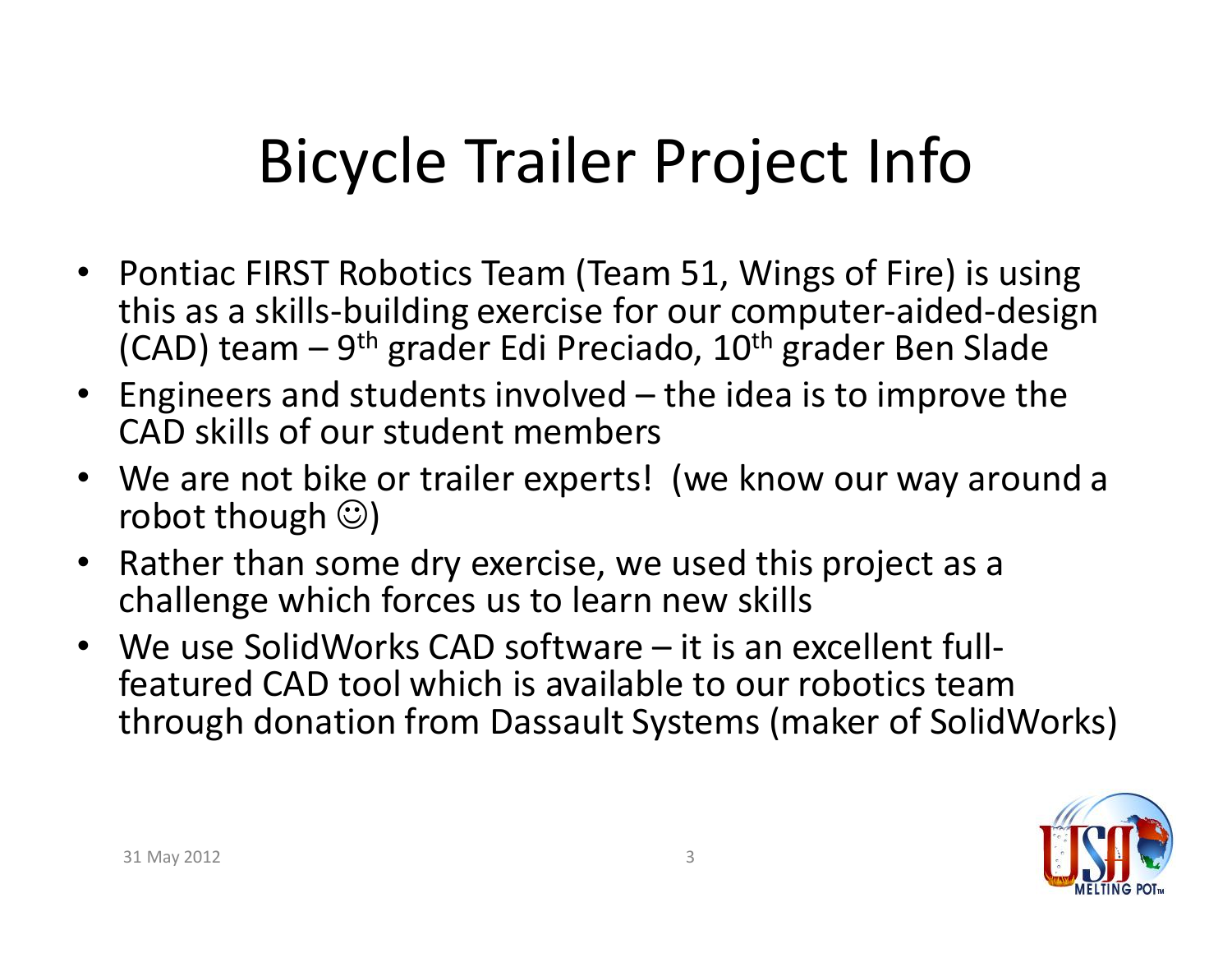# **Bicycle Trailer Requirements**

- Rough proportions of Curved-Dash Olds
- Holds ~500 lbs of cargo or 2-4 children (bike trailer function)
- CDO appearance for touring; CDO seat used in parade
- No brakes required
- Adjustable wheel fore-aft position to adapt to cargo weight distribution
- Good mass, center-of-gravity, and aerodynamic characteristics

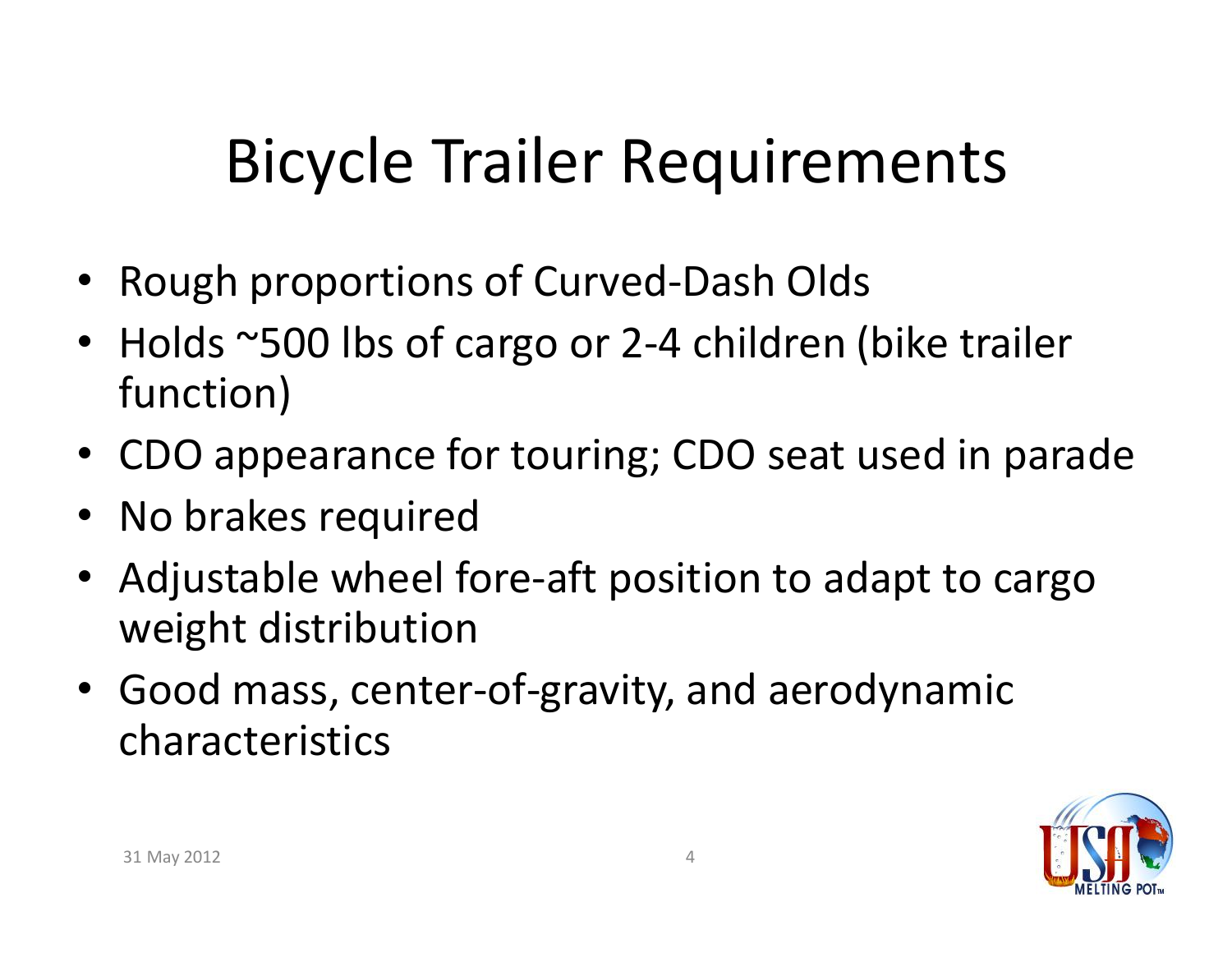

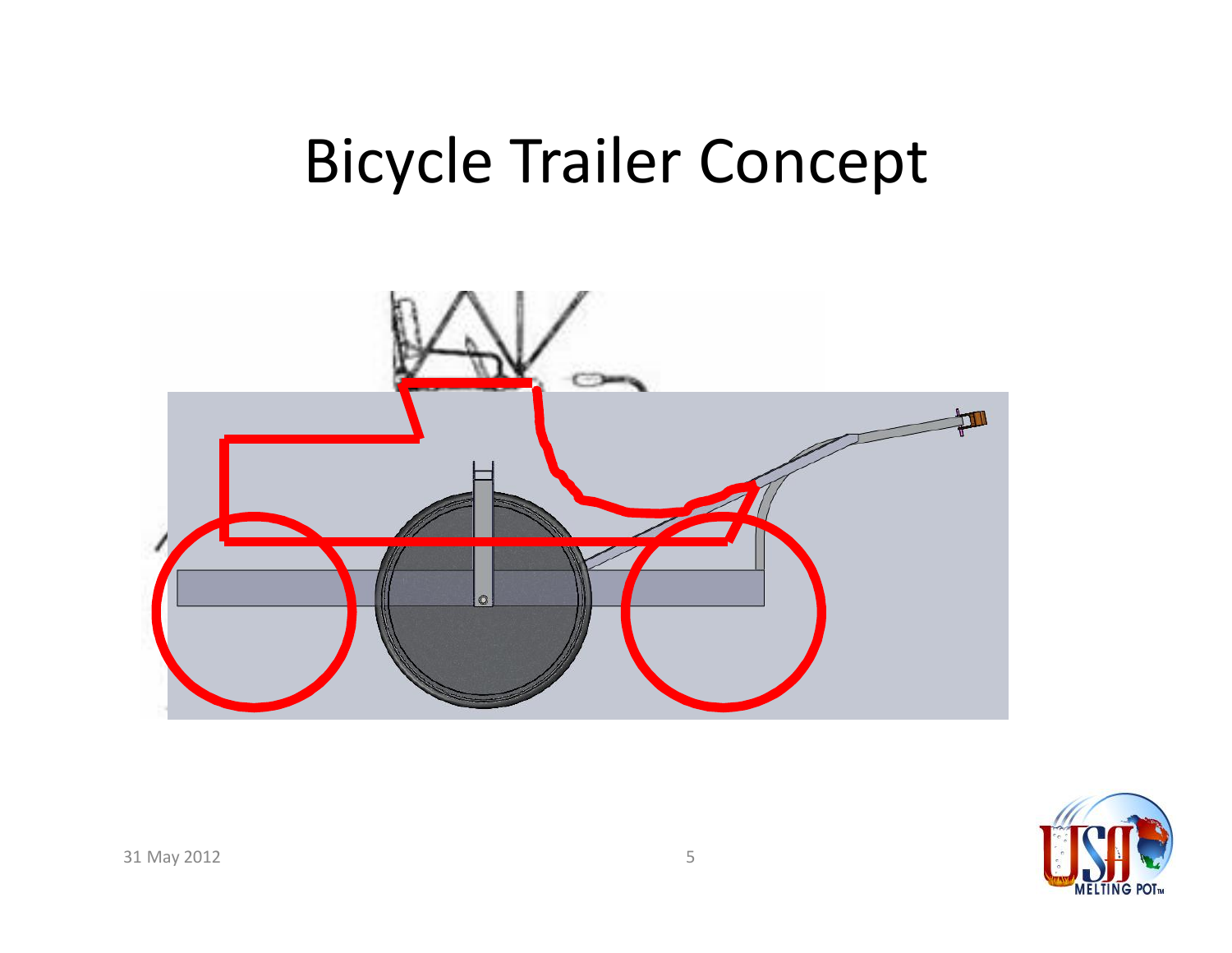

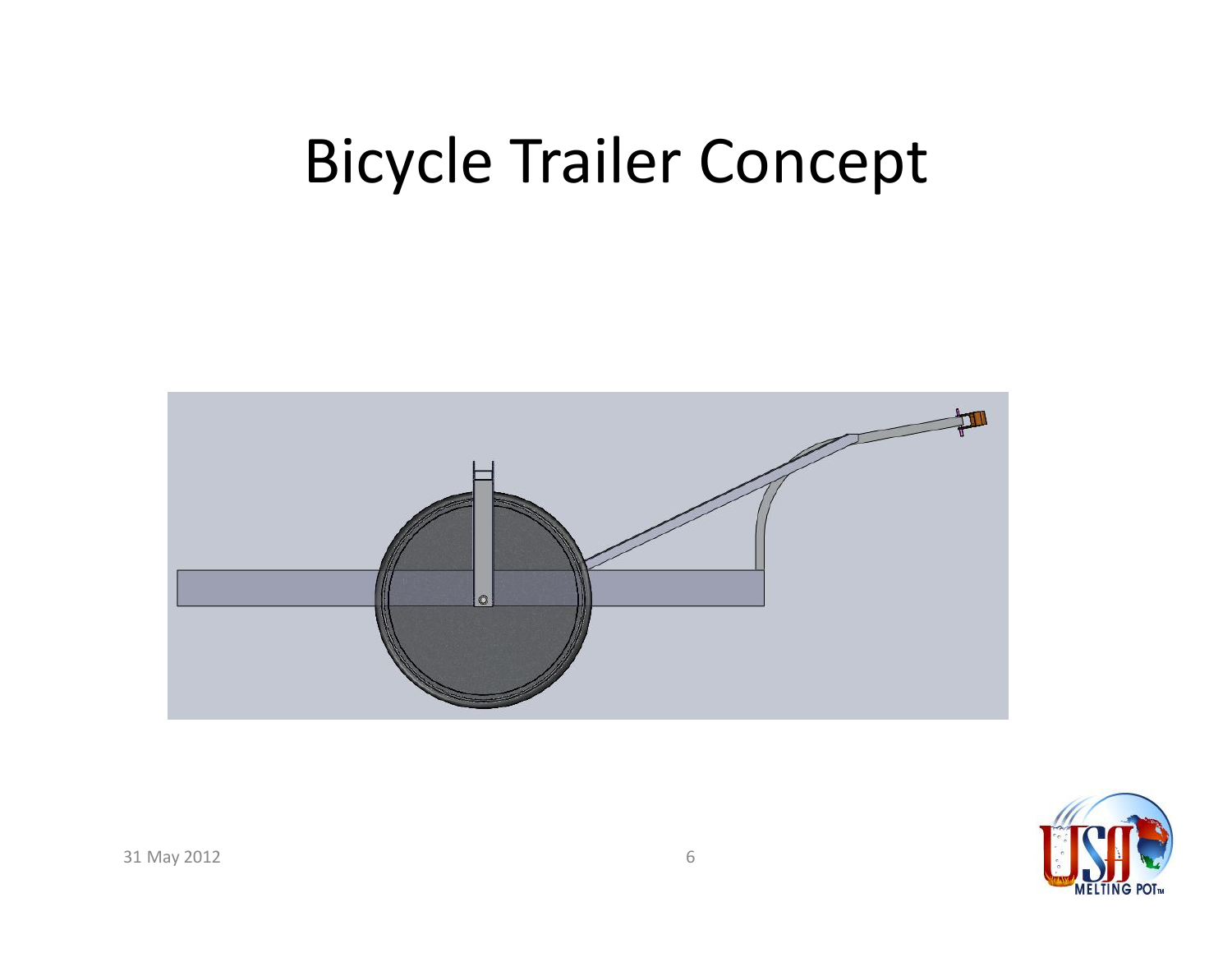